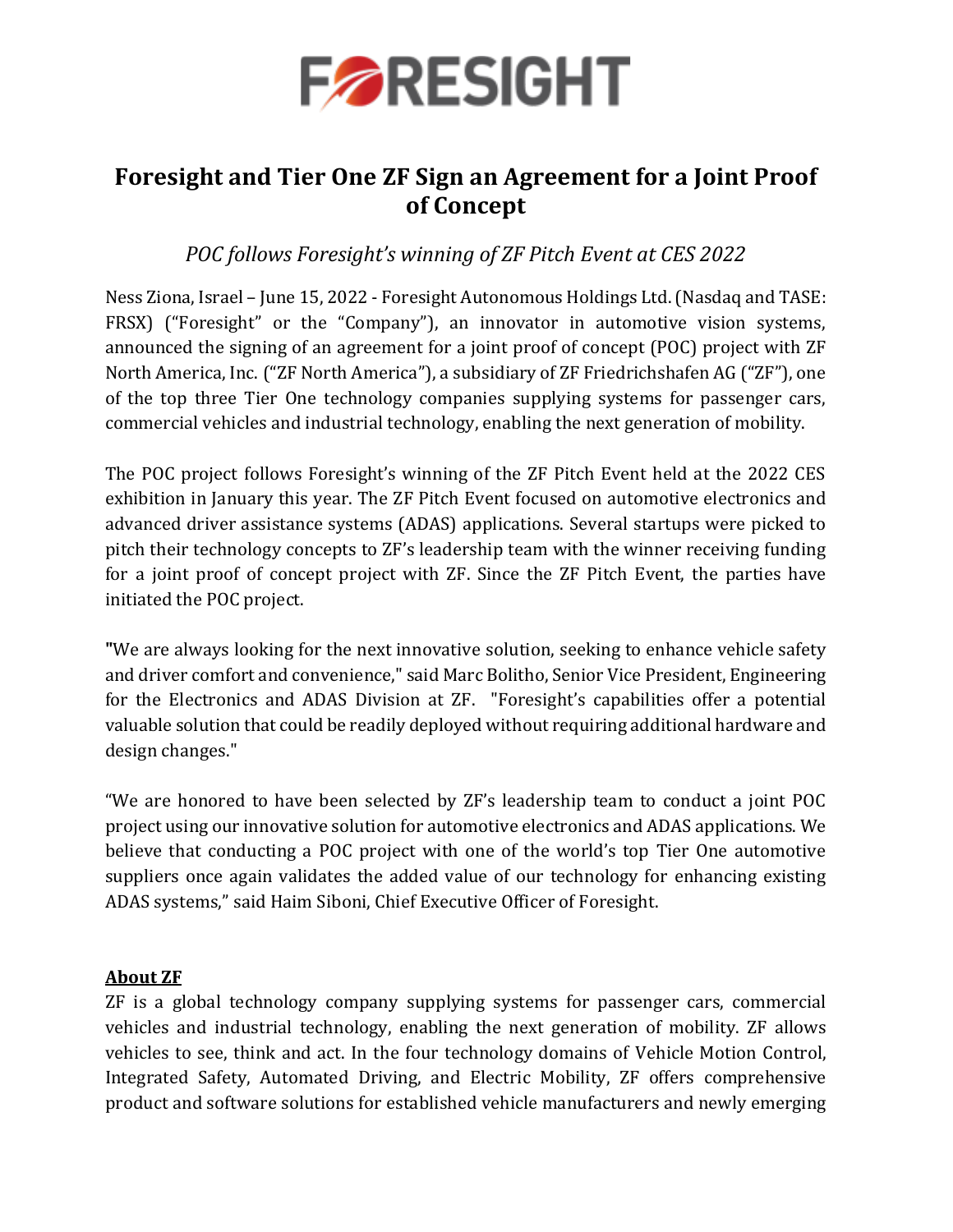

transport and mobility service providers. ZF electrifies a wide range of vehicle types. With its products, the company contributes to reducing emissions, protecting the climate and enhancing safe mobility.

With some 157,500 employees worldwide, ZF reported sales of €38.3 billion in fiscal year 2021. The company operates 188 production locations in 31 countries.

For further press information and photos, please visit: [www.zf.com](http://www.zf.com/)

## **About Foresight**

Foresight Autonomous Holdings Ltd. (Nasdaq and TASE: FRSX) is a technology company developing smart multi-spectral vision software solutions and cellular-based applications. Through the Company's wholly owned subsidiaries, Foresight Automotive Ltd., Foresight Changzhou Automotive Ltd. and Eye-Net Mobile Ltd., Foresight develops both "in-line-ofsight" vision systems and "beyond-line-of-sight" accident-prevention solutions.

Foresight's vision solutions include modules of automatic calibration and dense threedimensional (3D) point cloud that can be applied to different markets such as automotive, defense, autonomous vehicles and heavy industrial equipment. Eye-Net Mobile's cellularbased solution suite provides real-time pre-collision alerts to enhance road safety and situational awareness for all road users in the urban mobility environment by incorporating cutting-edge AI technology and advanced analytics.

For more information about Foresight and its wholly owned subsidiary, Foresight Automotive, visit [www.foresightauto.com,](about:blank) follow [@ForesightAuto1](https://twitter.com/ForesightAuto1) on Twitter, or join [Foresight Automotive](https://www.linkedin.com/company/foresight-automotive/) on LinkedIn.

## **Forward-Looking Statements**

This press release contains forward-looking statements within the meaning of the "safe harbor" provisions of the Private Securities Litigation Reform Act of 1995 and other Federal securities laws. Words such as "expects," "anticipates," "intends," "plans," "believes," "seeks," "estimates" and similar expressions or variations of such words are intended to identify forward-looking statements. For example, Foresight is using forward-looking statements in this press release when it discusses the joint POC with ZF North America and its belief that conducting a POC project validates the added value of its ADAS. Because such statements deal with future events and are based on Foresight's current expectations, they are subject to various risks and uncertainties, and actual results, performance or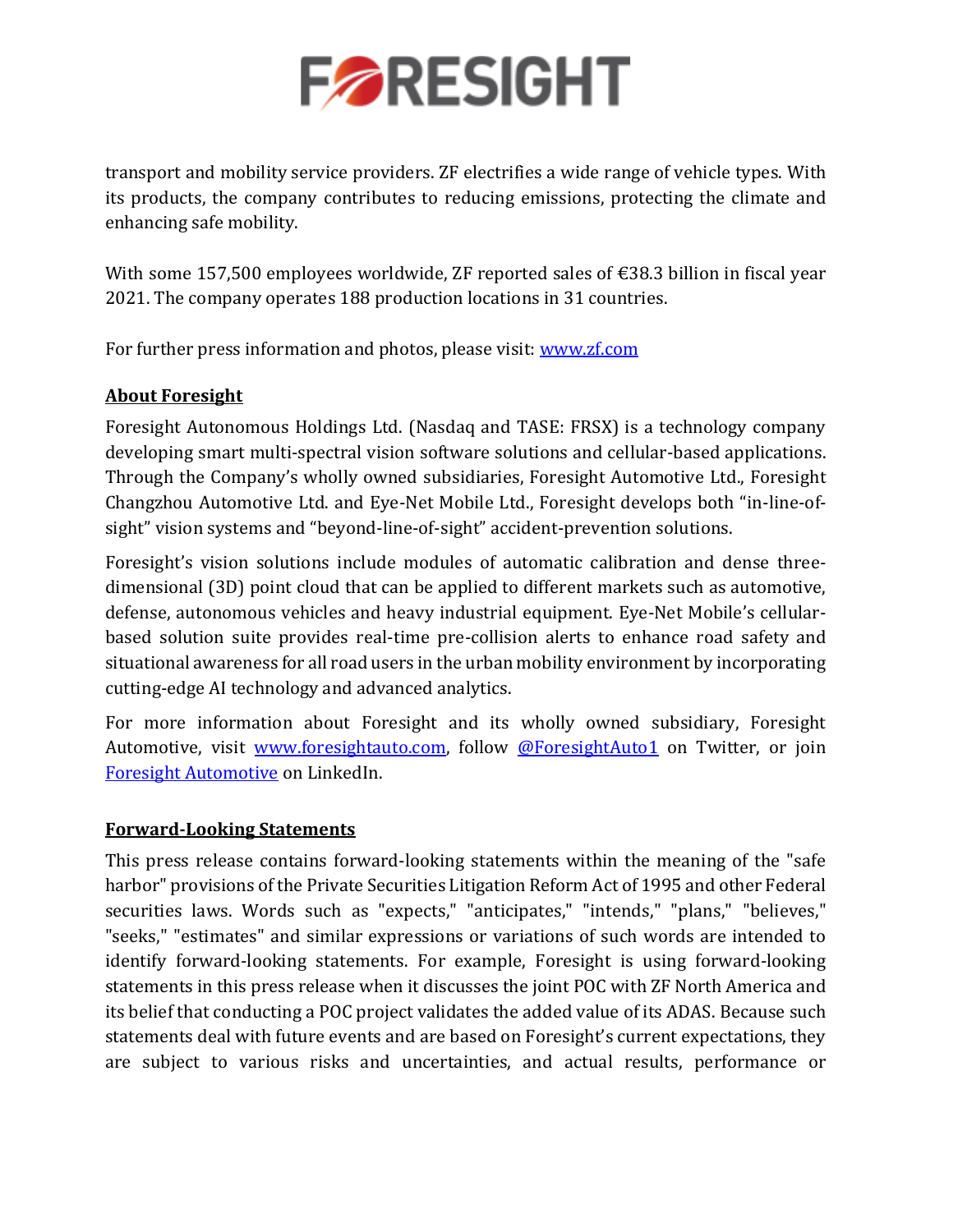

achievements of Foresight could differ materially from those described in or implied by the statements in this press release.

The forward-looking statements contained or implied in this press release are subject to other risks and uncertainties, including those discussed under the heading "Risk Factors" in Foresight's annual report on Form 20-F filed with the Securities and Exchange Commission ("SEC") on March 31, 2022, and in any subsequent filings with the SEC. Except as otherwise required by law, Foresight undertakes no obligation to publicly release any revisions to these forward-looking statements to reflect events or circumstances after the date hereof or to reflect the occurrence of unanticipated events. References and links to websites have been provided as a convenience, and the information contained on such websites is not incorporated by reference into this press release. Foresight is not responsible for the contents of third-party websites.

## **Investor Relations Contact:**

Miri Segal-Scharia CEO MS-IR LLC [msegal@ms-ir.com](mailto:msegal@ms-ir.com) 917-607-8654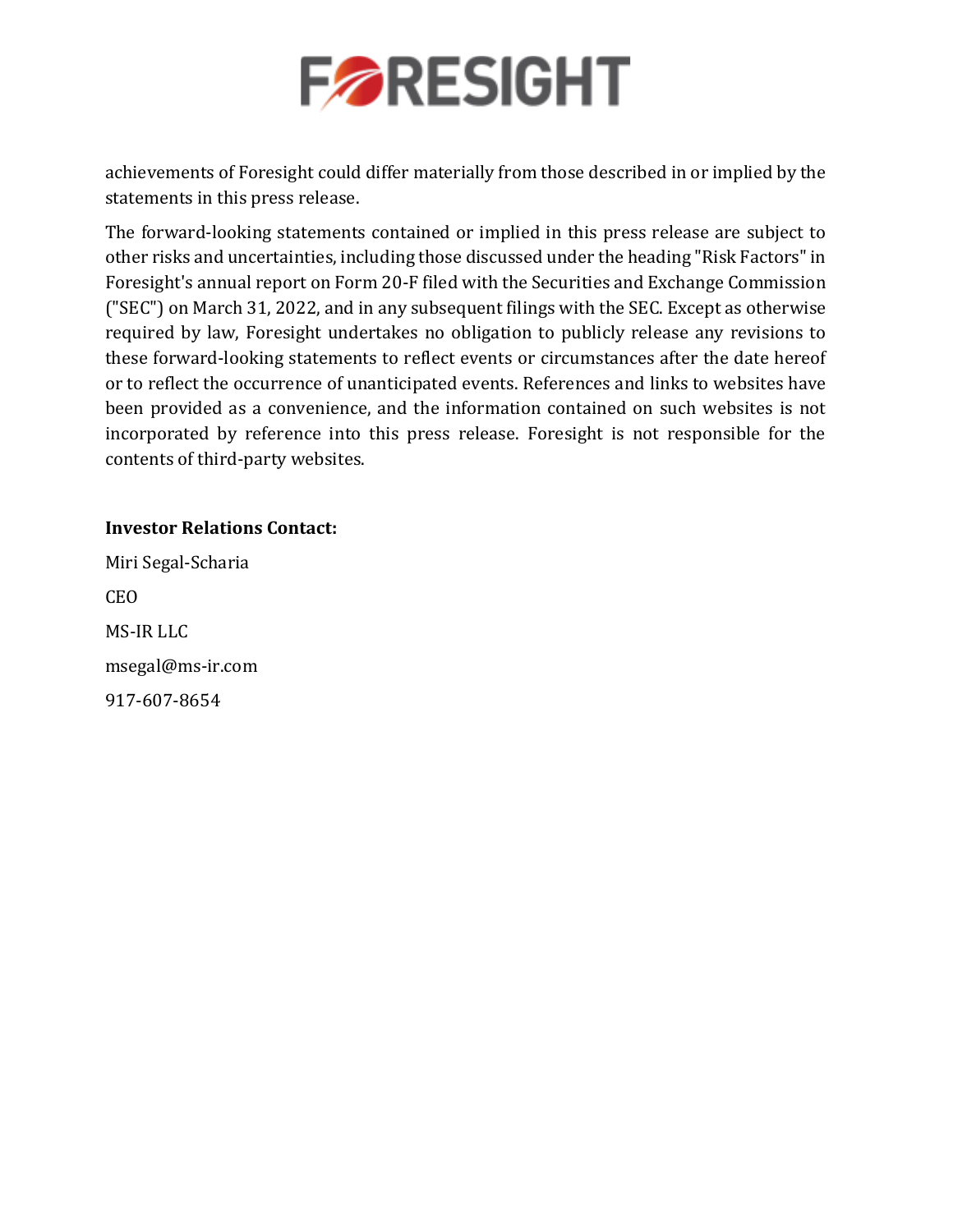

#### *תרגום נוחות - הנוסח המחייב הוא נוסח הדיווח באנגלית*

# **פורסייט וספק ה- One Tier, ZF, חתמו על הסכם לפרויקט הוכחת היתכנות (POC (משותף**

*ה-POC הינו בהמשך לזכיית פורסייט באירוע Pitch ZF שהתקיים בתערוכת 2022 CES* 

נס ציונה, ישראל, 15 ביוני, 2022 - חברת פורסייט אוטונומס הולדינגס בע"מ, המתמחה בתחום מערכות ראייה ממוחשבות לרכב, שמניותיה נסחרות בבורסות נאסד"ק ותל אביב (סימול: FRSX), הודיעה על חתימת הסכם לפרויקט הוכחת היתכנות )POC )משותף עם .Inc ,America North ZF, Tier One-ה ספקי משלושת אחת ,ZF Friedrichshafen AG ("ZF") של בת חברה ,")ZF North America") המובילים המספקים מערכות לרכבים פרטיים, רכבים מסחריים וטכנולוגיה תעשייתית, המאפשרת את הדור הבא של ניידות.

פרויקט ה-POC הינו בהמשך לזכיית פורסייט באירוע Pitch ZF שנערך בתערוכת 2022 CES בינואר השנה. אירוע Pitch ZF התמקד ביישומי אלקטרוניקה לרכב ויישומי מערכות סיוע מתקדמות לנהג )ADAS). מספר סטארטאפים נבחרו להציע את הרעיונות הטכנולוגיים שלהם להנהלה בכירה של ZF, כאשר החברה הזוכה מקבלת מימון לפרויקט הוכחת היתכנות משותף עם ZF. מאז אירוע Pitch ZF הצדדים החלו בפרויקט ה-POC.

"אנחנו מחפשים באופן מתמיד את הפתרון החדשני הבא, במטרה לשפר את בטיחות הרכב ואת נוחות הנהג", אמר מארק בוליטו, סמנכ"ל בכיר, בחטיבת הנדסת האלקטרוניקה וה-ADAS ב -ZF." היכולות של פורסייט מציעות "פתרון בעל ערך פוטנציאלי הניתן לפריסה בקלות מבלי להידרש לשינויי חומרה ועיצוב נוספים.

"זהו כבוד גדול עבורנו להיבח ר על ידי צוות הנהלה בכיר של ZF לבצע פרויקט POC משותף המשתמש בפתרון החדשני שלנו עבור יישומי אלקטרוניקה לרכב ויישומי ADAS. אנו מאמינים שביצוע פרויקט POC עם אחד מספקי ה-One Tier המובילים בעולם, מתקף פעם נוספת את הערך המוסף של הטכנולוגיה שלנו לשיפור מערכות ADAS קיימות", אמר חיים סיבוני, מנכ"ל פורסייט.

## **אודות ZF**

ZF היא חברת טכנולוגיה גלובלית המספקת מערכות לרכבים פרטיים , רכבים מסחריים וטכנולוגיה תעשייתית, המאפשרת את הדור הבא של ניידות. ZF מאפשרת לרכבים לראות, לחשוב ולפעול. בארבעת התחומים הטכנולוגיים של בקרת תנועה של רכב, בטיחות משולבת, נהיגה אוטומטית וניידות חשמלית, ZF מציעה פתרונות מוצר ותוכנה מקיפים ליצרני רכב מבוססים וספקי שירותי תחבורה וניידות חדשים. ZF מחשמלת מגוון רחב של סוגי רכב. בעזרת מוצריה, החברה תורמת להפחתת פליטות אנרגיה, הגנה על האקלים ושיפור ניידות בטוחה.

ZF מעסיקה כ157,500- עובדים ברחבי העולם ודיווחה על מכירות בסך 38.3 מיליארד אירו בשנת .2021 החברה מפעילה 188 אתרי ייצור ב 31- מדינות.

למידע נוסף ולתמונות, בקרו באתר: www.zf.com